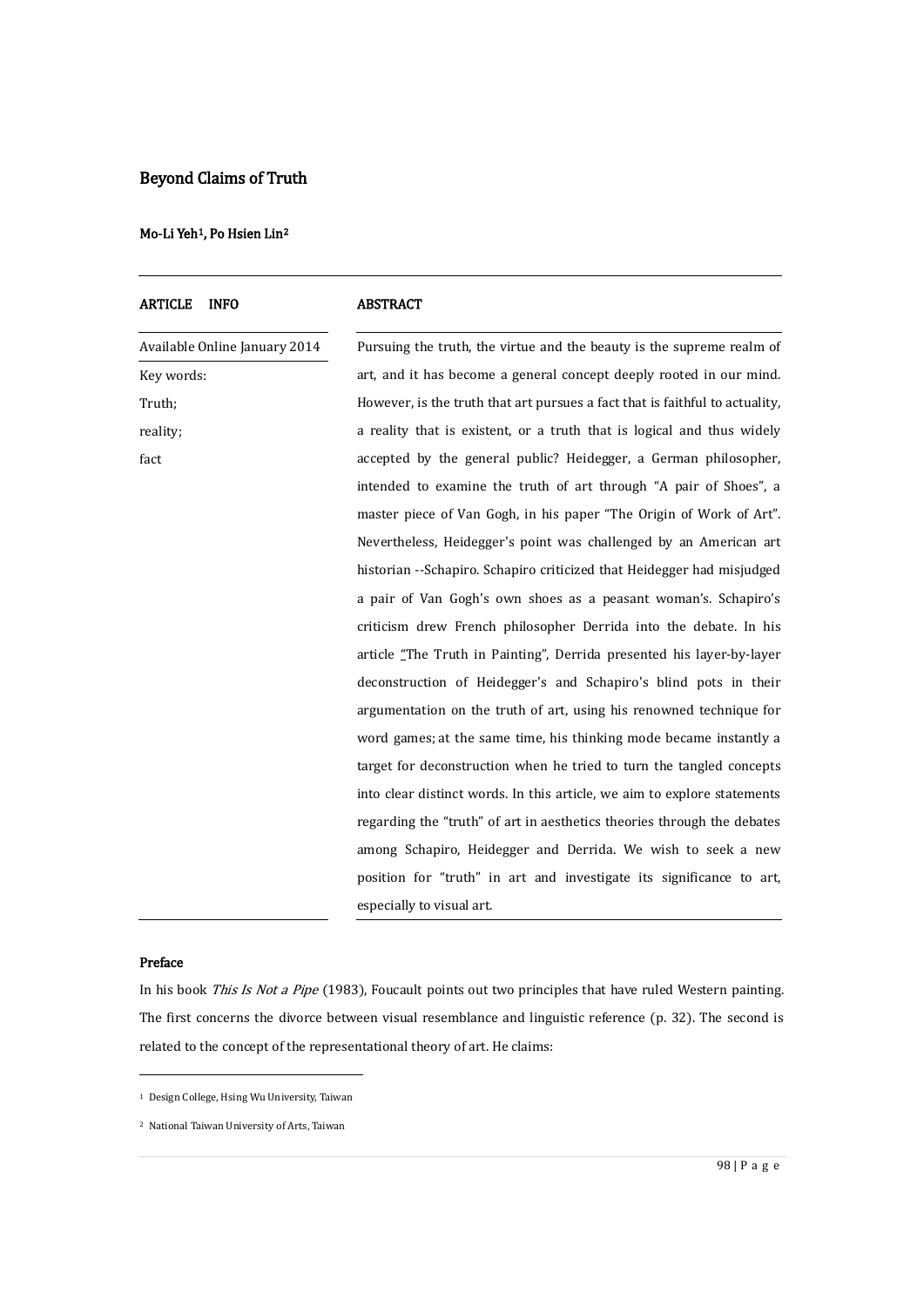The second principle that long rules painting posits an equivalence between the fact of resemblance and the affirmation of a representative bond. Let a figure resemble an object (or some other figure), and that alone is enough for there to slip into the pure play of the painting a statement... "What you see is *that.*" No matter, again, in what sense the representative relation is posed… (p. 34).

The title of this book derives from surrealist painter Réné Magritte's famous work, Ceçin'est pas une pipe, in which Magritte employs the image of a pipe, combined with a note "This is not a pipe," to challenge visual representation itself. Foucault argues that from the fifteenth to the twentieth centuries, people have been falsely positioned within an overwhelming notion of linking visual representation with reality.

The earliest version of Foucault's This Is Not a Pipe waspublished in 1968. That same year Schapiro presented an essay to criticize Martin Heidegger's "The Origin of Work of Art," wherein Heidegger discusses the truth in the work of art through van Gogh's painting, A Pair of Shoes. Schapiro's argument, along with Jacques Derrida's later commentary, was entangled with the ontological debates of visual art, especially on the query between Heidegger's central topic of the essence of Beings and Schapiro's conventional notion of representational art criticism. My essay will retrace this event and explore their crucial contentions in the argument, so as to discuss the radical issue of the essence of art.

## An Overview and Comments on The Arguments About Van Gogh's Shoes Painting

By using an orthodox, meticulous biographical approach, Schapiro attempts to verify that the shoes in van Gogh's painting were owned by the painter himself and do not, as Heidegger asserts, belong to a peasant woman. If one only reads Schapiro's essay, one might feel sorry for Heidegger and query why he, who, as Derrida (1987) notes, "was always very severe on this conceptualism" (p. 309), would make this mistake. But if we read through Heidegger's full text, we will find that the ownership of the shoes is not Heidegger's concern. Schapiro doesn't hit the key point. Then, in "Restitution of the Truth in Pointing ['Pointure']," Derrida shows up, uses his magic language to deconstruct van Gogh's painting, restitutes Schapiro's credulity and Heidegger's naivete, but leaves us with a suspending question: what is the truth of art?

In "The Still Life as a Personal Object—A Note on Heidegger and van Gogh" written in 1968, Schapiro is successful in employing the method of biography to explore the reality of van Gogh's painting. The biographical approach assumes a direct connection between artist and works and it relies on texts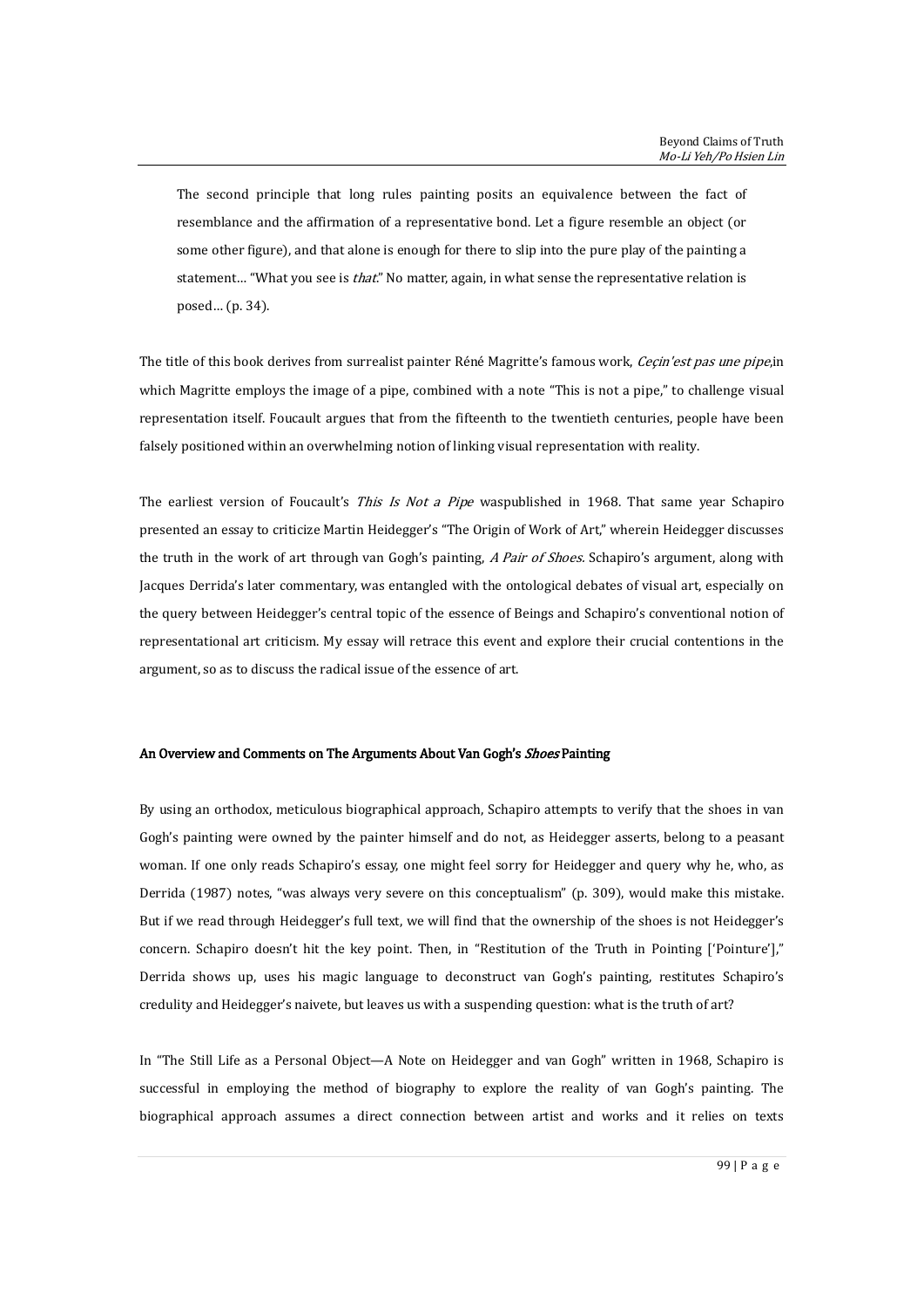concerning the artist's life (Adams, 1996, p. 101). Following this principle, Schapirofirst writes to Heidegger to confirm the exact painting to which he refers in "The Origin of the Work of Art." After excluding van Gogh's other similar but unfitted works, Schapiro illustrates the most likely one in his essay. Then he quotes Gauguin, who shared van Gogh's dwelling in Arles in 1888. In Gauguin's reminiscences, van Gogh explains that the shoes he painted are a relic, the memory of a long trip from Holland to Belgium when he left his family. Schapiro (1968) maintains that "Gauguin's story confirms the essential fact that for van Gogh the shoes were a piece of his own life" (p. 431). As an art historian, Schapiro seems unpleased with Heidegger's encroachment on art. He reproaches: "Alas for him, the philosopher has indeed deceived himself" (p. 429).

Twenty-six years later in another essay, "Further Notes on Heidegger and van Gogh," Schapiro (1994) explores additional literature to support his first essay. He adds iconographic analyses to his interpretation of van Gogh's painting. The direct evidence is Gauguin's accurate description of how van Gogh used his two violet, enormous worn-out misshapen shoes as a subject to create a still life. Schapiro also believes van Gogh's idea of this painting might derive from Gustave Flaubert, a writer van Gogh admired, and Jean-Francois Millet, a contemporary influential artist. Both of them illustrate the concept of how to employ aging shoes as a personal object to simulate the human condition (p. 144-145). Thus, Schapiro claims: "While attempting to define what 'the equipmental being of equipment is in truth,' Heidegger ignores what those shoes meant to the painter van Gogh himself" (p. 147).

In fact, the reason that Heidegger (2001) mentions van Gogh's painting is to take the shoes as an example of the truth of equipmental being, through which to trace back the main topic of "the thingly character of the thing and the workly character of the work" (p. 188), namely the Being-question. Owens (1989) points out that the governing issue of all Heidegger's philosophy is focused on the question of Being; he claims: "During the 1930s, when "The Origin of Work of Art"was written, Heidegger had his sights set on the truth of Being" (p. 132). This motif is reflected in the beginning of Heidegger's essay: "Origin here means that from and by which something is what it is and as it is. What something is, as it is, we call its essence or nature" (p. 182). In order to explore this essence or nature of the work of art, his demonstration follows the conceptions below: (1) The artist is the origin of the work and the work is the origin of the artist; (2) Art is the origin of both the artist and work; (3) All works have a thingly character; (4) To view the thingly element of the work is a necessary process to clarify what a thing is. Then, Heidegger argues that three conventional definitions of thing (thing as a bearer of traits, thing as the unity of a manifold of sensation, and thing as formed matter) are not only incapable of explaining the question completely, but these definitions also "assault upon the thing" (p. 187). After examining "the course of the history of truth about beings," Heidegger suggests a new mode of thought "by which we think not only about thing, equipment, and work but about beings in general." In order to fulfill this conception, Heidegger selects equipment as the beginning because it has "a peculiar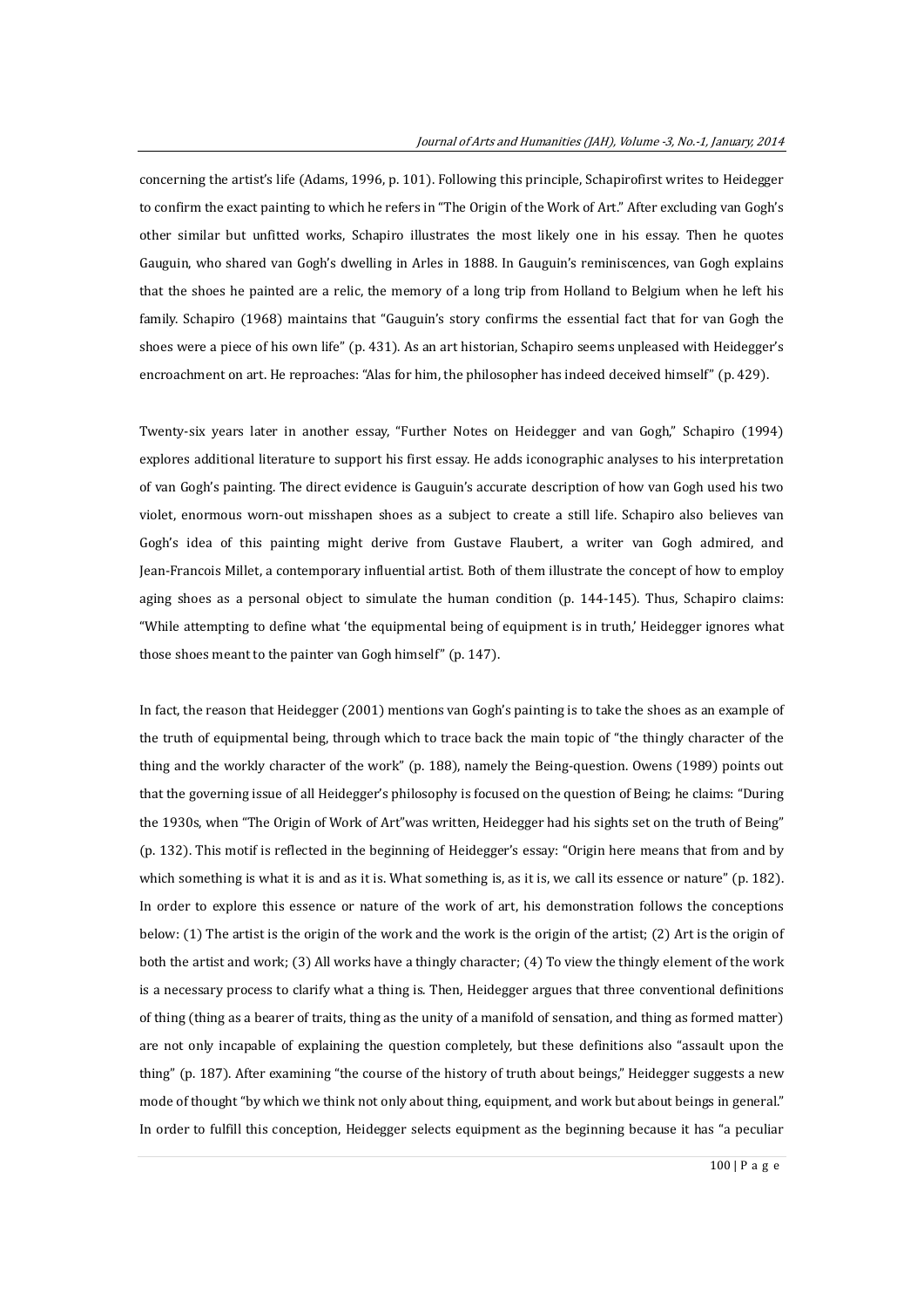intermediate position between thing and work" (p. 188). It is based on this idea that Heidegger starts his conversation about van Gogh's painting.

Now we find the crucial misunderstanding in the beginning of Schapiro's (1968) first essay. He claims that "Heidegger interprets a painting by van Gogh to illustrate the nature of art as a disclosure of truth" (p. 427). In fact, the main subject that Heidegger (2001) discusses here is the nature of equipment, not art. He wants to use a pair of peasant shoes as an example to reveal the character of equipment. In order to make it easier to understand and avoid "any philosophical theory," he chooses "a well-known painting by van Gogh" (p. 188). Heidegger uses a long paragraph of lyric description to show how the shoes connect a peasant's life and the earth; then he concludes that the equipmental quality of the equipment is its usefulness, and this usefulness itself rests in an essence of the equipment. He asserts, "we call it reliability" (p. 189).

I would like to argue that what Heidegger and Schapiro ignore, each in their own way, is the question of equipment and thing. If we review Foucault's argument in *This Is Not a Pipe*, we may find that what he points out is that people have been falsely positioned within the notion of linking visual representation with reality, is exactly what happened to Heidegger and Schapiro: they both are distracted by a representational image in a painting. Let's suppose a hypothetical scenario: If Heidegger confesses that he has mistaken the ownership of the shoes, he decides to change the description of the shoes by using Gauguin's reminiscences, and submits to Schapiro's (1994) analysis that van Gogh's idea of the shoes is "a symbol of his life-long practice of walking, and an ideal of life as a pilgrimage, a perpetual change of experience" (p. 147); then, I believe, Heidegger will still come to the same conclusion about his Being-question on the essence of equipment. It is still "reliability." It might be inappropriate for Heidegger to call them peasant's shoes, but it won't hinder him from gaining the same summary. Schapiro might do a good job in demonstrating a conventional art historical methodology, but to label Heidegger as a deceiver seems too severe. They both get lost in the fantasy of the representational space.

In fact, in Schapiro's (1968) first essay, he also translates Heidegger's motive by using a partial quotation that "to grasp 'the equipmental being of equipment' we must know 'how shoes actually serve'" (p. 427). This implies two points. First, he is quite aware that Heidegger is discussing the essence of equipment here; second, he knows that Heidegger focuses on "how," but not "whose," shoes actually serve. Then, why did Schapiro show such hostility to Heidegger? In "Restitutions of the Truth in Pointing ['Pointure']," Derrida criticizes Schapiro and Heidegger. According to Adams (1996), both Schapiro and Heidegger "in Derrida's view, have fallen into the trap of hubris" (p. 172). But actually, when we read the text carefully, it is not difficult to find that Derrida is more generous to Heidegger.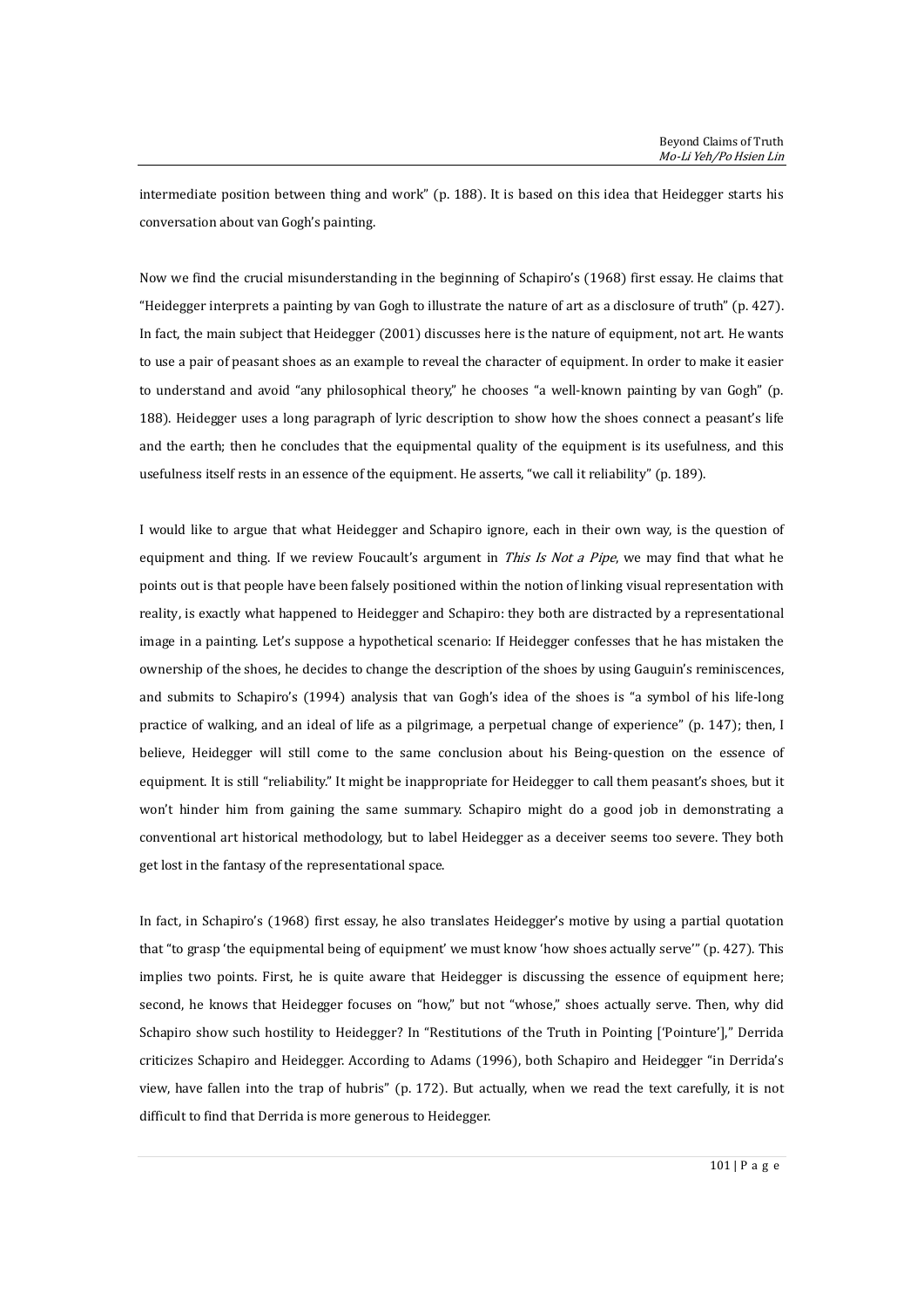It is well-known that Schapiro dedicated his article of 1968 to the memory of Kurt Goldstein who introduced to him Heidegger's "The Origin of Work of Art" (Derrida, 1987, p. 256). Goldstein was a German-Jew, Schapiro's personal friend and colleague at Columbia University, who had been taken prisoner by the Nazis (Adams, 1996, p. 174). On the other hand, Heidegger's involvement with Nazism is always a controversial issue. He was an energetic supporter of German National Socialism in the 1930s and never renounced his political views. Collins and Selina(1999) argue that for many people "this is not a purely historical concern. It is bound up with our responses to resurgent nazisms now" (p. 12). However, Derrida has often acknowledged his intellectual debt to Heidegger. He claims that "Heidegger's work is extremely important to me, and it constitutes a novel, irreversible advance"(Collins and Mayblin, 1998, p. 153). Did these complicated, non-academic factors interfere in this argument of the truth of art? In order to restitute the truth, can we ignore the entangled relation with which they have involved? When Derrida (1987) asks: "And who is going to believe that this episode is merely a theoretical or philosophical dispute for the interpretation of a work or The Work of art? (p. 272)" I wonder, did he himself get involved?

But temporarily, let's get away from the real world, pass through the frame of the work, and go into the art world again. Derrida (1987), in the head note of his essay, announces that his discussion will be proceeded by a polylogue consisting of a group of female voices (p. 256). Their miscellaneous but poignant conversations evoke a series of questions: What of shoes? What, Shoes? Whose are the shoes? What are they made of? Who are they? (p. 257) What makes them so sure that they are a pair of shoes (p. 259)? Through these questions, Derrida leads us to reconsider the essence of art itself: whether art is merely a representation of real things. He claims that "Schapiro is mistaken about the primary function of the pictorial reference . . . For the whole Schapiro's case, on the other hand, calls on real shoes: the picture is supposed to imitate them, represent them, reproduce them" (p. 312). And this is exactly what Heidegger (2001) tries to resist. He asks: "Is it our opinion that the painting draws a likeness from something actual and transposes it into a product of artistic—production?" Answered by himself: "By no means" (p. 190).

Hence, Derrida (1987) extends his argument and points out there are three dogmas in Schapiro's credo. First, painted shoes should belong to a real, identifiable, and nameable subject, namely the signatory of the picture. Second, shoes, painted or real, should belong to undetachable feet. Third, feet, painted or real, should belong to a proper body (pp. 313-314). Here, we can see Derrida applying his linguistic communication theory in art criticism. He has argued that communication is always subject to iterability, citation, and grafting, but these elements always derail communication. He takes signature as a example: "Iterability is the condition of possibility of the signature, but it is also the condition of its impossibility, of the impossibility of its rigorous purity. Its detachability corrupts its identity and its singularity, divides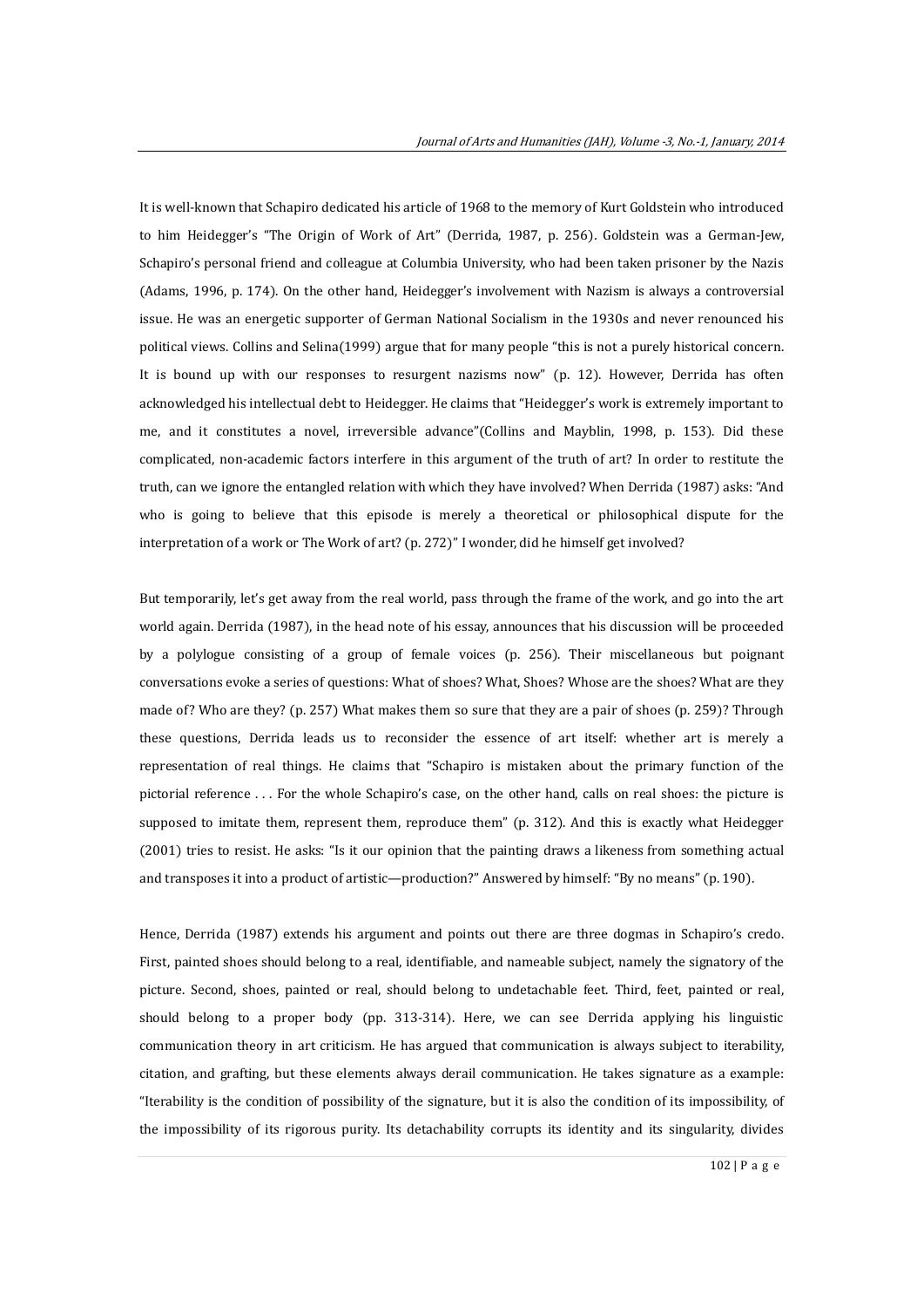itself"(Collins &Mayblin, 1998, p. 153). For Derrida, the conventional connection between signatory and painter, shoes and feet, and feet and body all should be detachable.

Though Derrida uses "naïve" to reproach Heidegger for his recklessness in calling the unproved object a pair of peasant shoes, and further, woman shoes, he also disqualifies Schapiro's argument by quoting Heidegger's statement that, "For a long time, conformity with being has been considered to be equivalent to the essence of truth." Derrida (1987) continues: "Now I understand well enough how that hits Schapiro's preoccupations and disqualifies his assurances"(pp. 316-317). He points out that Schapiro seems to believe in the reproduction of given shoes in a given place, and this is a priori irrelevant. Pointing (pointure) then becomes a metaphor; the prick of their iron point pierces the leather and canvas, through which laces go between the inside and outside of the surface, appear and disappear, and link up the internal and external world. In the external world, a group of people is trapped in the argument about the ownership of this pair of shoes; in the internal world, the questions remain: if what we saw from van Gogh's painting is not a pair of peasant woman's shoes, not van Gogh's shoes, and even not shoes, then we have to consider seriously, "WHAT IS IT?" As an existing being—a canvas, covered with layers of pigments, left a residual image on the surface, supported by a square frame, and hung on the wall of museum—what is the meaning of its existence for the artist, for the viewer, and even for the work itself? In the following paragraph I would like to stress my discussion on the initial issue raised by Heidegger: what is the essence of the work of art?

## A Reflection and Exploration of the Essence of the Work of Art

History shows that before Alexander Baumgarten coined the term aesthetics in 1750, philosophers discussed only the nature of beauty. Dickie(1997) points out that in the eighteenth century philosophers started to relate the theory of taste, beauty, and sublime to the realm of art, and since then the word beautiful has come to be used as a synonym of "having aesthetic value" (p. 4). For a long time beauty and truth were two different labels which separately belonged to art and science. As Heidegger (2001) states: "the truth of which we have spoken does not coincide with that which is generally recognized under the name and assigned to cognition and science as a quality in order to distinguish from it the *beautiful* and the good, which function as names for values of nontheoretical activities" (p. 208). In this duration, the prevailing theory of representation dominated the general belief that the beauty of art derived from the imitation from nature. It was not until the beginning of the nineteenth century that the representational theory was called into question.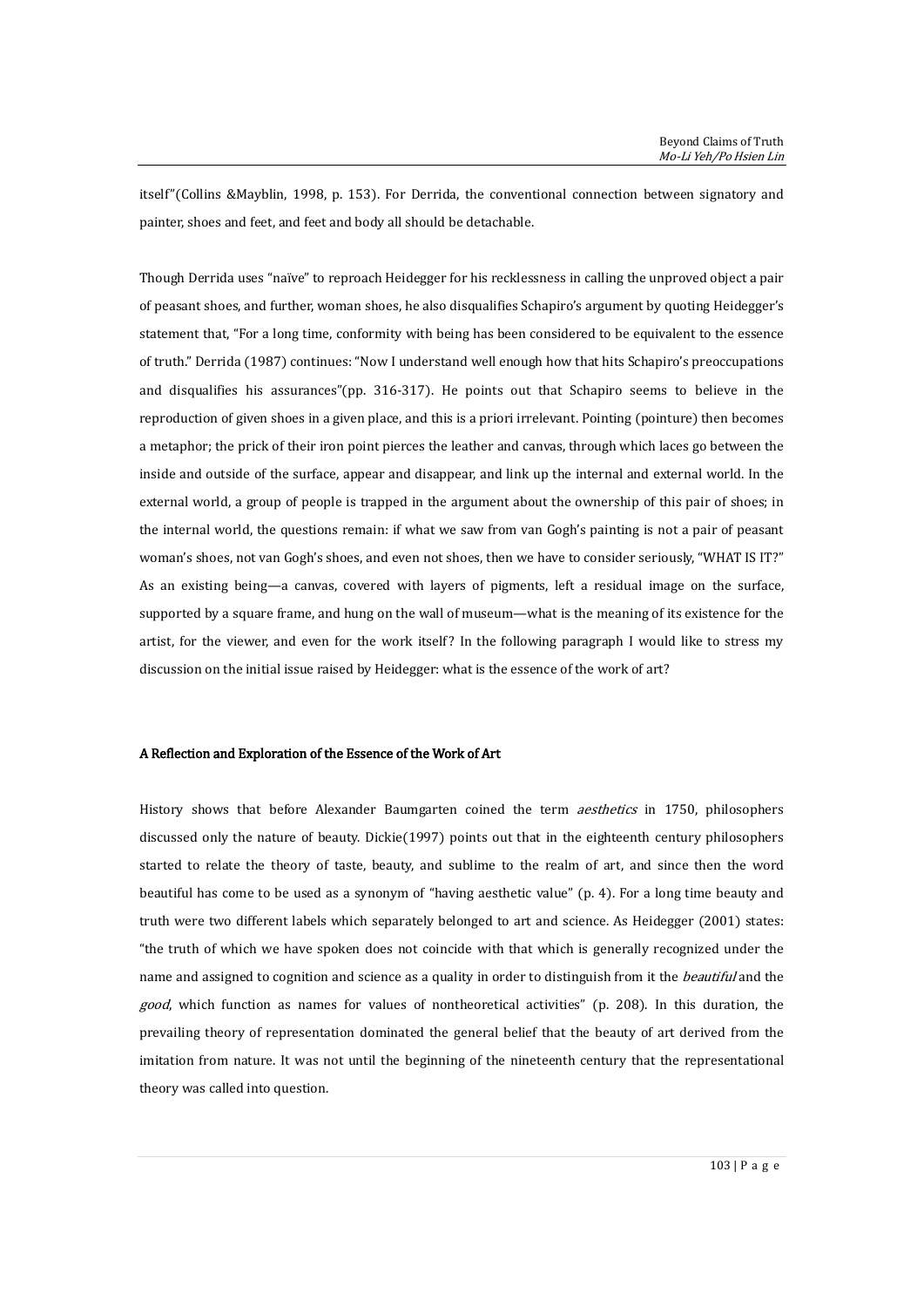In 1835, Hegel in his *Aesthetics: Lecture on Fine Art* lists three prevalent ideas of the aim of art: the principle of the imitation of nature, the principle of awakening passions, and the principle of didactic purpose (Hegel, 1988). Basically, his ideal of artistic value is grounded in the accomplishment of the dialectic principle—the resolution of the opposition between content and the form. Thus, he not only proclaims that artistic beauty stands higher than natural beauty (p. 2), but also defines beauty as the way in which art expresses truth and brings truth to sensuous appearance and representation. He claims that: "Now we said that beauty is Idea, so beauty and truth are in one way the same…the beautiful is characterized as the pure appearance of the Idea to sense" (p. 111). This means that the unity of content (universal truth, positive) and form (particular appearance, negative) is the highest achievement of art.

Why should we discuss truth of art or in art? When Hegel (1988) defines beauty as the pure appearance of the idea to sense, does he foresee an essence exceeding beauty, which ensures the perpetuation of art? Let's reconstruct Heidegger's argument. He defines the nature of art as the setting-into-work of truth and asserts that, "The nature of art would then be this: the truth of beings setting itself to work" (p. 190). But he reminds us not to strap into a general concept of scientific truth; by recollecting the Greek word, he emphasizes that truth should be regarded as the unconcealedness of being. According to Heidegger, truth conceals and preserves itself in earth. Meanwhile, it tends to make itself unconcealed and happening in the world. This conflict creates a rift, then art is shaped into concrete figures and fixed in place. Thus, Heidegger (2001) claims: "Truth is present only as the conflict between lighting and concealing in the opposition of world and earth" (p. 201); and "The strife that is brought into the rift and thus set back into the earth and thus fixed in place figure, shape, Gestalt. Createdness of the work means: truth's being fixed in place in the figure" (p. 201). Heidegger believes that truth may happen in many ways. He claims that "One of these ways in which truth happens is the work-being of the work" and beauty is also "one way in which truth occurs as unconcealedness" (p. 198). Here we can see the hierarchical notion between truth and beauty. For Heidegger, truth is the highest principle of art; beauty is one way to reveal truth via a concrete figure fixed in place and preserved in work. The problem is that when he looked at the painting and asserted that this pair of peasant woman shoes could be taken for example, he could not avoid taking the image of van Gogh's painting as the representation of the real shoes. Of course, the same problem happened on Schapiro. Then, allow us to query: Did they make any mistake? What is wrong with the visual representation?

In the 1960s, representational theory was overthrown by Celement Greenberg. In his essay on "Modernist Painting", Greenberg (1961) argues that each art should coincide with all that was unique in the nature of its medium; thus, painting should not serve as the representation of three-dimensional illusion, but turn back to its flat, two-dimensional instinct. He claims: "Realistic, illusionist art had dissembled the medium, using art to conceal art. Modernism used art to call attention to art (p. 112)". Modernists'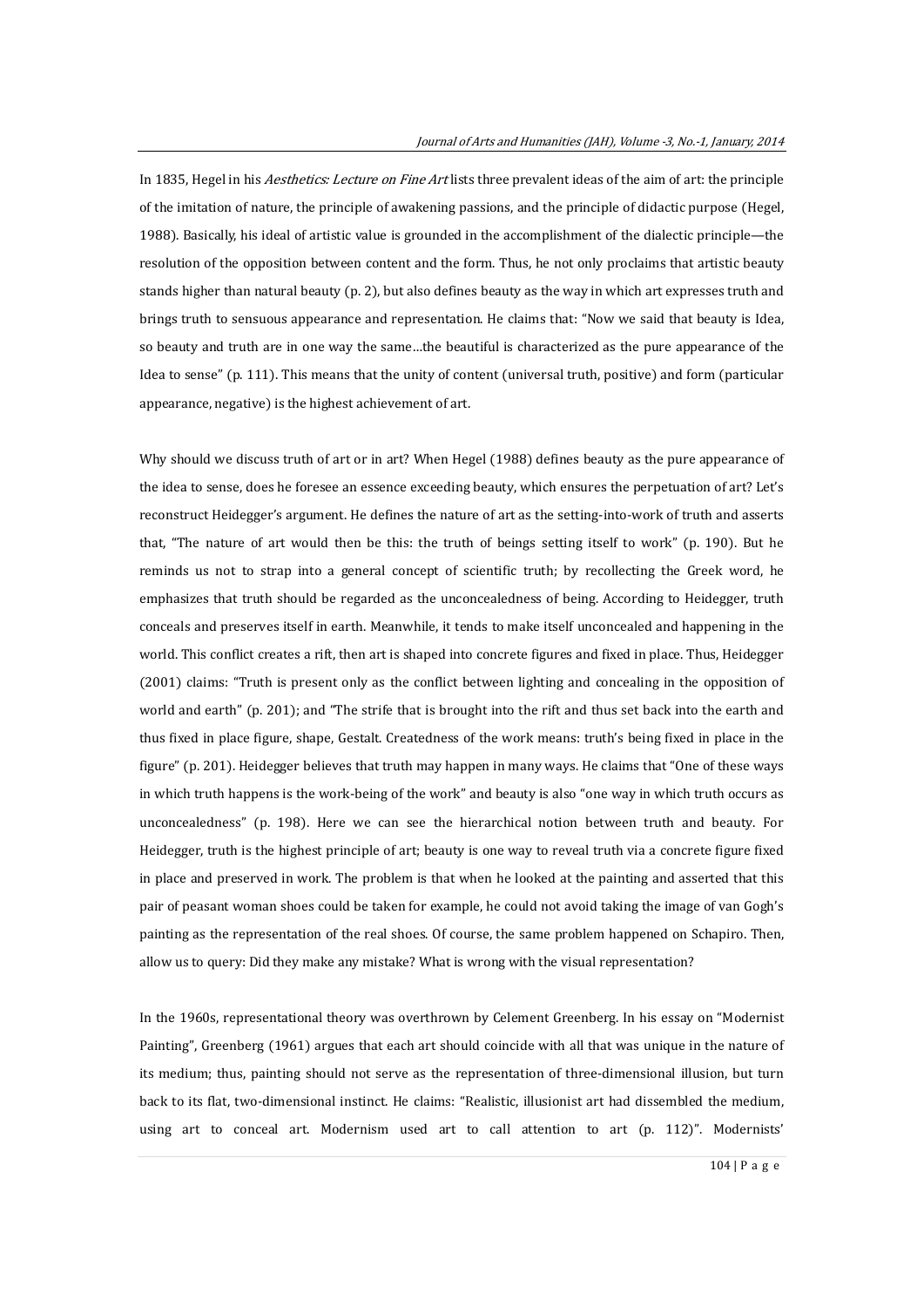anti-representational notions were mainstream during the first two-thirds of the twentieth century.

In the face of a series of challenges, representational theory was not exiled from the territory of art. Contemporary art theorists endow it with new interpretation. Julian Bell concludes three types of representation paintings in the mid twentieth century in contrast to prevailing abstract art: (1) Pictorial representation—viewers are expected to recognize the physical objects drawn on the picture, also relates to the term "realism;" (2) Symbolic representation—viewers are expected to think of the meaning through the images on the picture; and (3) Systemic representation—viewers are supposed to catch a broader sense from the systemic structure, within which "all human nature and culture, all experience and meaning, take place" (Bell, 1999). The notion of systemic representation derives from the structuralists. Structuralism emerged after 1950; according to Adams (1996) it was an effort to identify "universal mental structures" which motivate human behavior. In short, "structuralists minimized the role of the individual author in conferring meaning on a text or image" (pp. 133-134).

To review the standpoint of Schapiro's and Heidegger's arguments, we may attribute pictorial representation to the former, who tries to relate the image to artists' real life. And we may apply symbolic representation to the latter, who attempts to jump over artist's intention to establish the metaphysical interpretation through the image. As to Derrida (1985), his deconstructionism assumes that "the effects or structure of a text are not reducible to its 'truth,' to the intended meaning of its presumed author, or even its supposedly unique and identifiable signatory" (p. 163). He maintains that there can be no definitive "author;" instead, the author confers definitive meaning on text. Thus, deconstructionists reject not only the deification of the artist, but also the notion that "great art gives form to an 'idea' which was lodged in the mind and soul of the artist" (Adam, 1996, p. 163). Consequently, within this argument, we see the presence of an art historian with his representational ontology, a philosopher with his metaphysical phenomenology, and a deconstructionist with his post-structuralist semiotics. Each of them has set up different values of art in their individual territories. However, we have an absent artist—van Gogh.

In The Man Without Content(1994), Giorgio Agamben points out that the split between taste and creation has existed for a long time in Western society where genius always belongs to artists and taste always belongs to spectators. Eventually, taste becomes a pure reversal. Agamben calls this "the very principle of perversion" (p. 24). He further uses French surrealist writer Lautreamount's sentence, "judgment on poetry are worth more than poetry," to explain this reverse phenomenon (p. 40). Agamben argues that when artists are exiled from spectators' absolute taste, whatever criterion the critical judgment employs to evaluate the reality of artwork, "it will only have laid out, in place of a living body, an interminable skeleton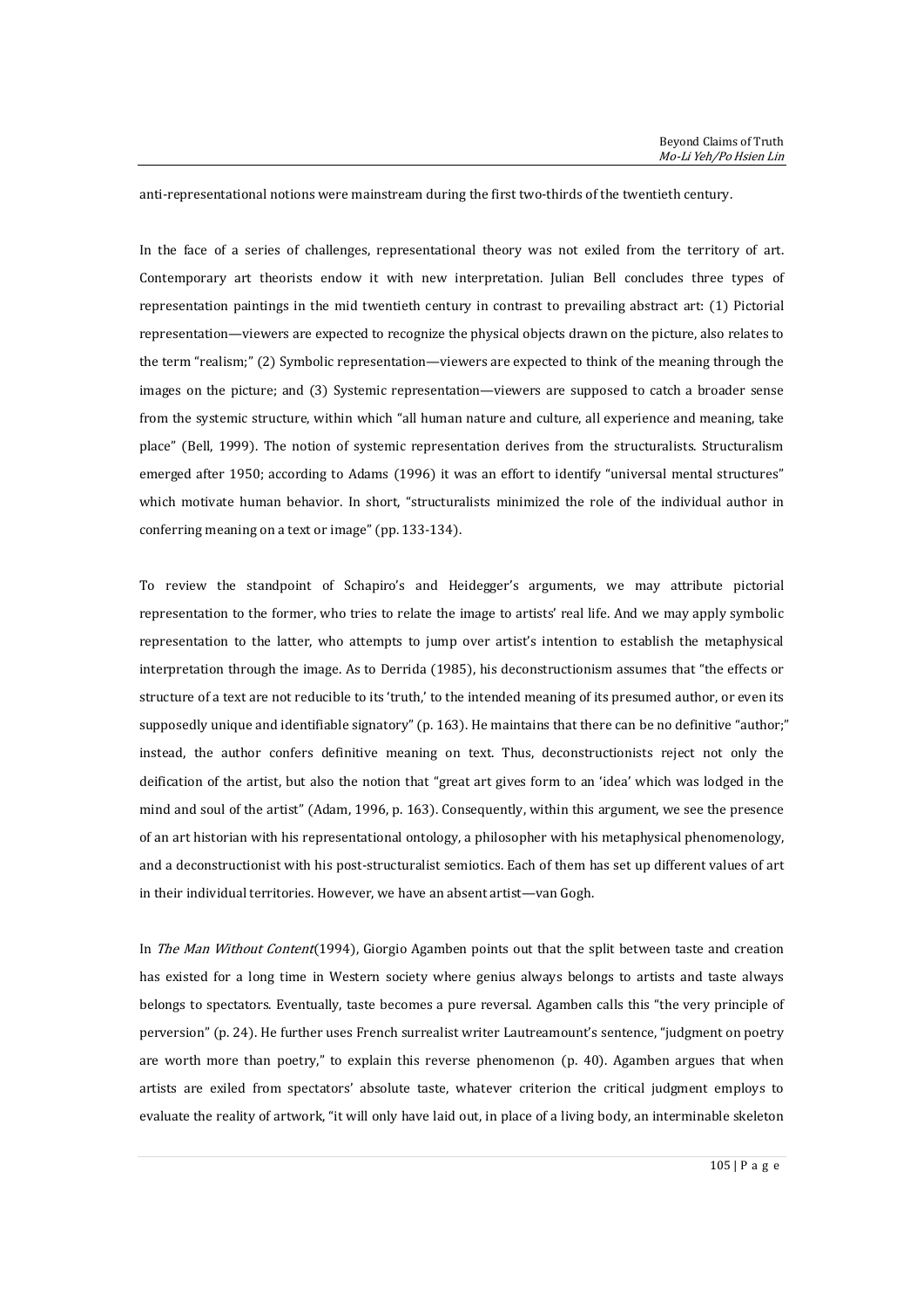of dead element" (p. 43). Agamben's idea of the pure reversal is associated with Hegel's "pure culture." In his Phenomenology of Spirit(1977), Hegel describes that, "When the pure 'I' beholds itself outside of itself and split, then everything that has continuity and universality, everything that is called law, good, and right, is at the same time rent asunder and destroyed" (p. 314). Based on the idea of the pure culture, Hegel seems to be pessimistic for the development of art history. In the Aesthetics: Lecture on Fine Art, he claims that:

We may well hope that art will always rise higher and come to perfection, but the form of art has ceased to be the supreme need of the spirit. No matter how excellent we find the statues of the Greek gods, no matter how we see God the Father, Christ, and Mary so estimably and perfectly portrayed: it is no help; we bow the knee no longer (Hegel, 1998, p. 103).

The above statement is regarded as his declaration of the death of art. Agamben(1994) believes that when Hegel mentioned that art will transcend itself and cease to develop, he meant to caution that we should not leave art to "loosen itself from itself and move in pure nothingness, suspended in a kind of diaphanous between no-longer-being and not-yet-being" (p. 53). Agamben has a profound interpretation of Hegel's notion when he observes the contemporary artworld. He claims that the split between content/form, spectator/artist, criticism/creation, and taste/genius keep fermenting and becoming even more serious. He examines the development of nihilism after the late nineteenth century and asserts that, "Art is the eternal self-generation of the will to power. As such, it detaches itself both from the activity of the artist and from the sensibility of the spectator to posit itself as the fundamental trait of universal becoming" (p. 93). He believes that this split between artists and spectators has to account for the development of nihilism in modern art. Agamben argues that "as long as nihilism secretly governs the course of Western history, art will not come out of its interminable twilight" (p. 58). In order to prevent this destiny of "self-annihilating nothing," he suggests that we should reconstruct our aesthetic judgment and "allow a more original, that is, more initial, way to think of art" (p. 51). Thus, Agamben carefully explores the original concept of human productive activity. He traces back to the Greek notion of poetry that "any cause that brings into existence something that was not there before is ποίησις" (p. 59). In fact, when Heidegger defines art as "letting happen of the truth," he also brings about an important idea that all art is essentially poetry (p. 204). Agamben further suggests that in order to restore the poetic status of art, we should not let our relationship with the work of art be reduced to mere aesthetic enjoyment achieved through good taste. He claims that:

In the experience of the work of art, man stands in the truth, that is, in the origin that has revealed itself to him in the poietic act…When the work of art is instead offered for aesthetic enjoyment and its formal aspect is appreciated and analyzed, this still remains far from attaining the essential structure of the work…so long as man is prisoner of an aesthetic perspective, the essence of art remains closed to him (p. 102).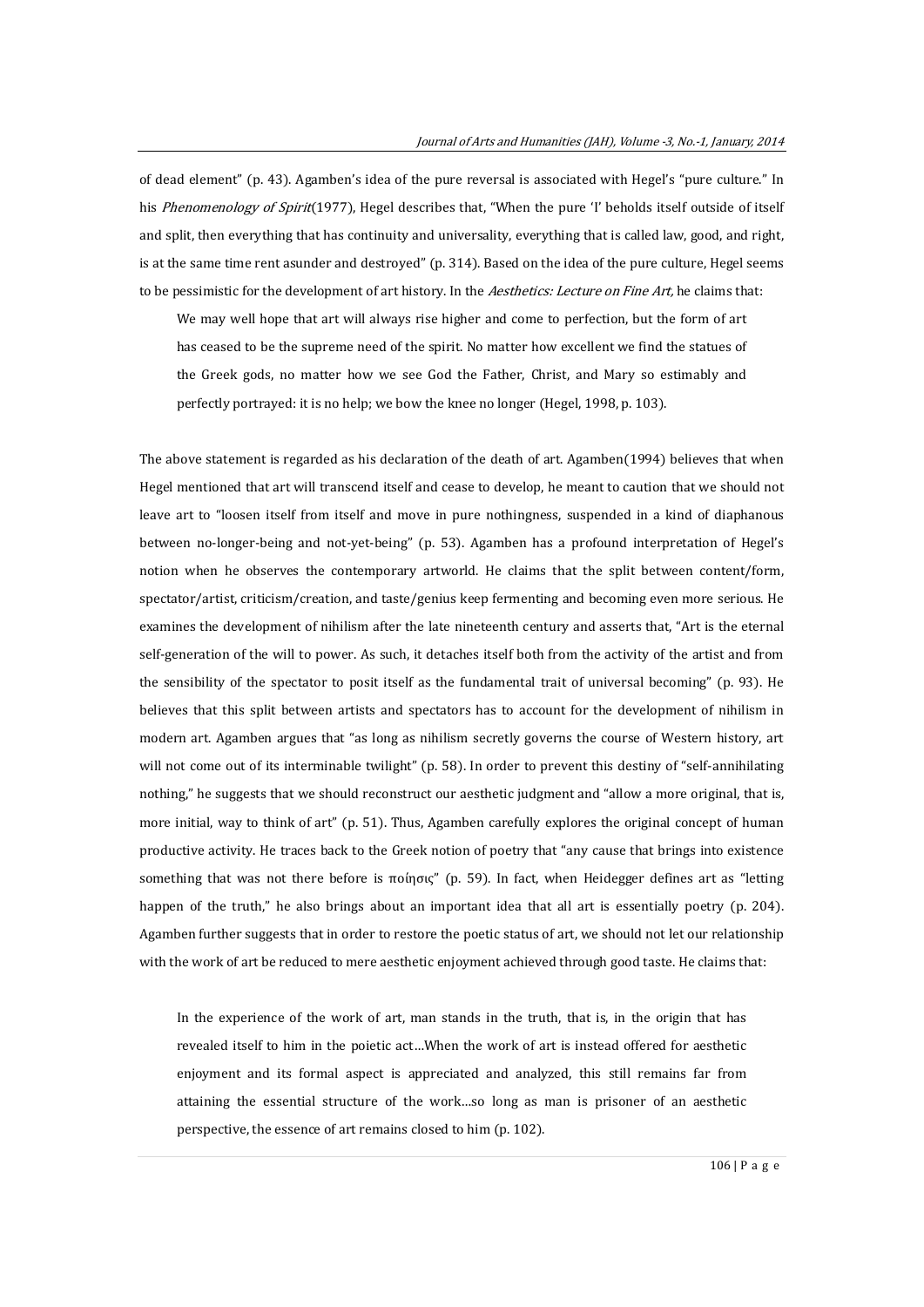From here to review Heidegger's notion that "truth is present only as the conflict between lighting and concealing in the opposition of world and earth," maybe we could get some enlightenment as to why, in the early twentieth century, this philosopher would begin the discussion of the origin of the work of art by placing truth in a position that transcends traditional notions of artistic beauty. Did he sense that after the industrial revolution people were becoming confused about the distinction within the essences of thing, production, and work? Did he foresee the crisis that human poetic activity would fall into a nihilistic split, as Agamben mentions?

#### Conclusion

In the Epilogue of the essay, Heidegger (2001) writes: "The foregoing reflections are concerned with the riddle of art, the riddle that art itself is. They are far from claiming to solve the riddle. The task is to see the riddle" (p. 207). In this process of seeing the riddle of art within the arguments of Heidegger and Schapiro, to recognize the ownership of a pair of shoes becomes fading out of our focus. All these metaphysical phenomena of aesthetic judgment, as Haver(1999) suggests, are merely "curiously irrelevant residue" of "art's work" (p. 13), which implies the courage not to conceal our inherent desire of pursuing primal pleasure. Haver's notion of art's work is exactly what Agamben(1994) maintains is the "being-at-work" of the work—a dynamic status of ecstasy through the highest engagement—which "allow man to become again the contemporary of the gods and to reattain the primordial dimension of creation, so in the work of art the continuum of linear time is broken, and man recovers, between past and future, his present space" (pp. 101-102). In this ecstasy of engagement, art is emancipated from the conventional criteria of beauty, goodness, and truth.

One might ask then: What does an artist promise in his/her work? "I owe you the truth in painting, and I will tell it to you," quotes Derrida (1987) from Cezanne's letter and puts the sentence in the epigraph of his "Restitution of the Truth in Pointing ['Pointure']" (p. 255). What Cezanne promises, as Derrida indicates, is just a performative utterance—to utter his intention that he wants to redeem a debt of the truth by *saying* it, but not to *paint* the truth in a *painting*(p. 8). Thus, Heidegger could *utter* that he finds the truth of art through a pair of peasant shoes in the painting; Schapiro could *utter* that to utter these two shoes belong to a peasant is out of truth. For Derrida they are uttering their performative utterances "without debt" and "without truth" (p. 9). As Derrida asserts: "Nobody's being accused, or above all condemned, or even suspected. There is painting, writing, restitution, that's all" (p. 371). This is not a pipe; these are not a pair of shoes; this is a painting.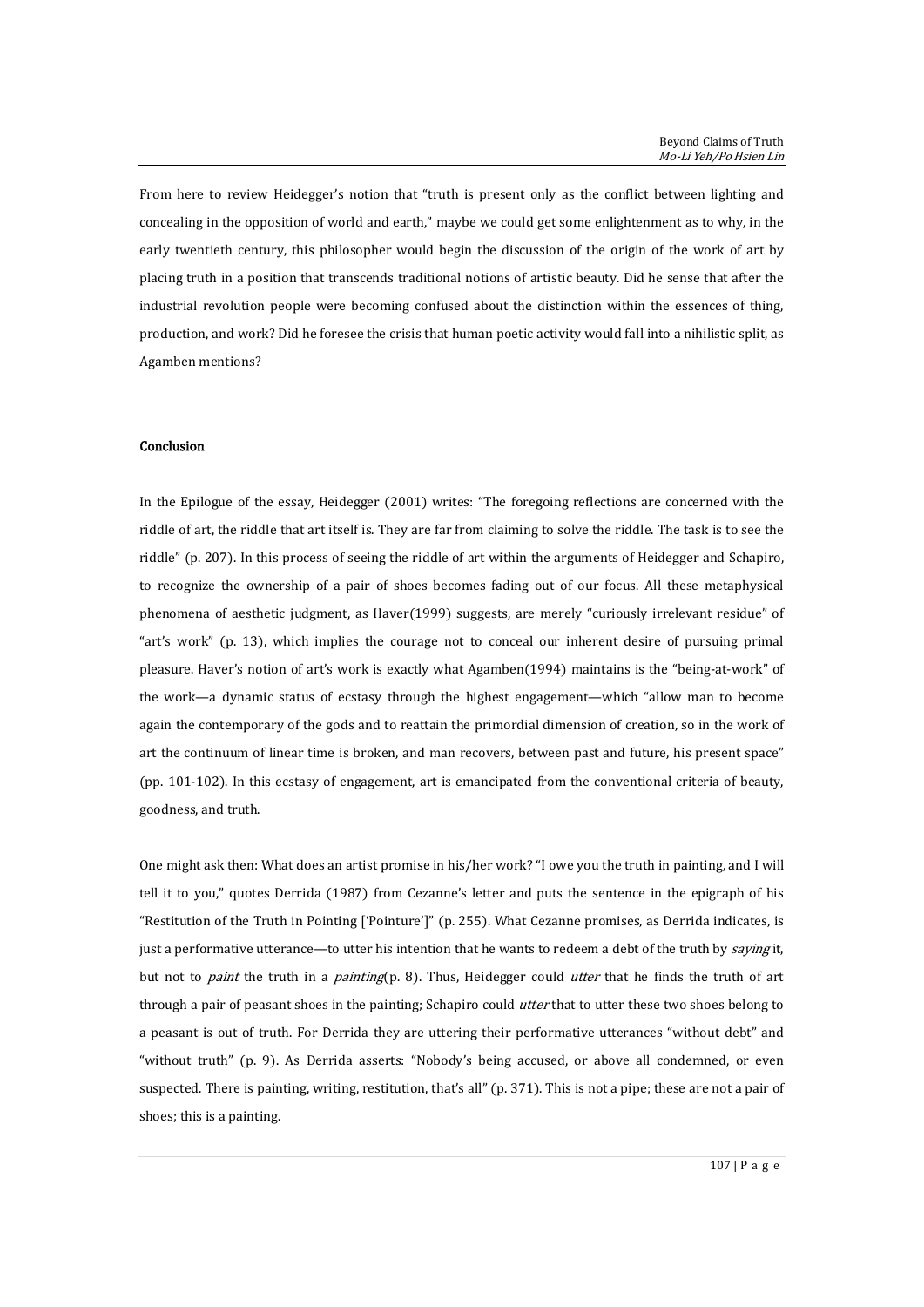#### References

Adams, L. S. (1996). The methodologies of art: An introduction. Boulder, CO: Westview Press.

- Agamben, G. (1994). The man without content(G. Albert, Trans.). Stanford, CA: Stanford University Press.
- Bell, J. (1999). What is panting: Representation and modern art. NY: Thames and Hudson Ltd.
- Collins, J., &Mayblin, B. (1998). Introducing Derrida. NY: Totem Books.

Collins, J.,&Selina, H. (1999). Introducing Heidegger. NY: Totem Books.

- Derrida, J. (1985). The era of the other: Otobiography, transference, translation(P. Kamuf et al. Trans., C. Levesque and C. McDonald, Eds.). NY: Schocken Books
- Derrida, J. (1987). Restitutions of the truth in pointing ['pointure']. In G. Bennington & I. McLeod (Trans.), The truth in painting (pp. 255-382). Chicago, IL: The University of Chicago Press.

Dickie, G. (1997).*Introduction to aesthetics: An analytic approach*. NY: Oxford University Press.

Foucault, M. (1983). This is not a pipe (J. Harkness, Trans.). Los Angeles, CA: University of California Press.

Greenberg, C. (1961). Modernist painting. Art and Literature, (Spring), 111-117.

Haver, W. (1999). Queer's honor. Parallax, 13, (October-December), 9-21.

Hegel, G. W. F. (1977). Phenomenology of Spirit (A. V. Miller, Trans.). NY: Oxford University Press. Hegel, G. W. F. (1988). Aesthetics: lectures on fine art (i) (T. M. Knox, Trans.). NY: Oxford University Press.

Heidegger, M. (2001). The origin of the work of art. In R. Kearney and D. Rasmussen (Eds.), Continental aesthetics: Romanticism to postmodernism, an anthology (pp. 182-211). Malden, MA: Blackwell Publishers Ltd.

Owens, W. D. (1989). Heidegger's philosophy of art. *British Journal of Aesthetics, 29* (2), 128-139.